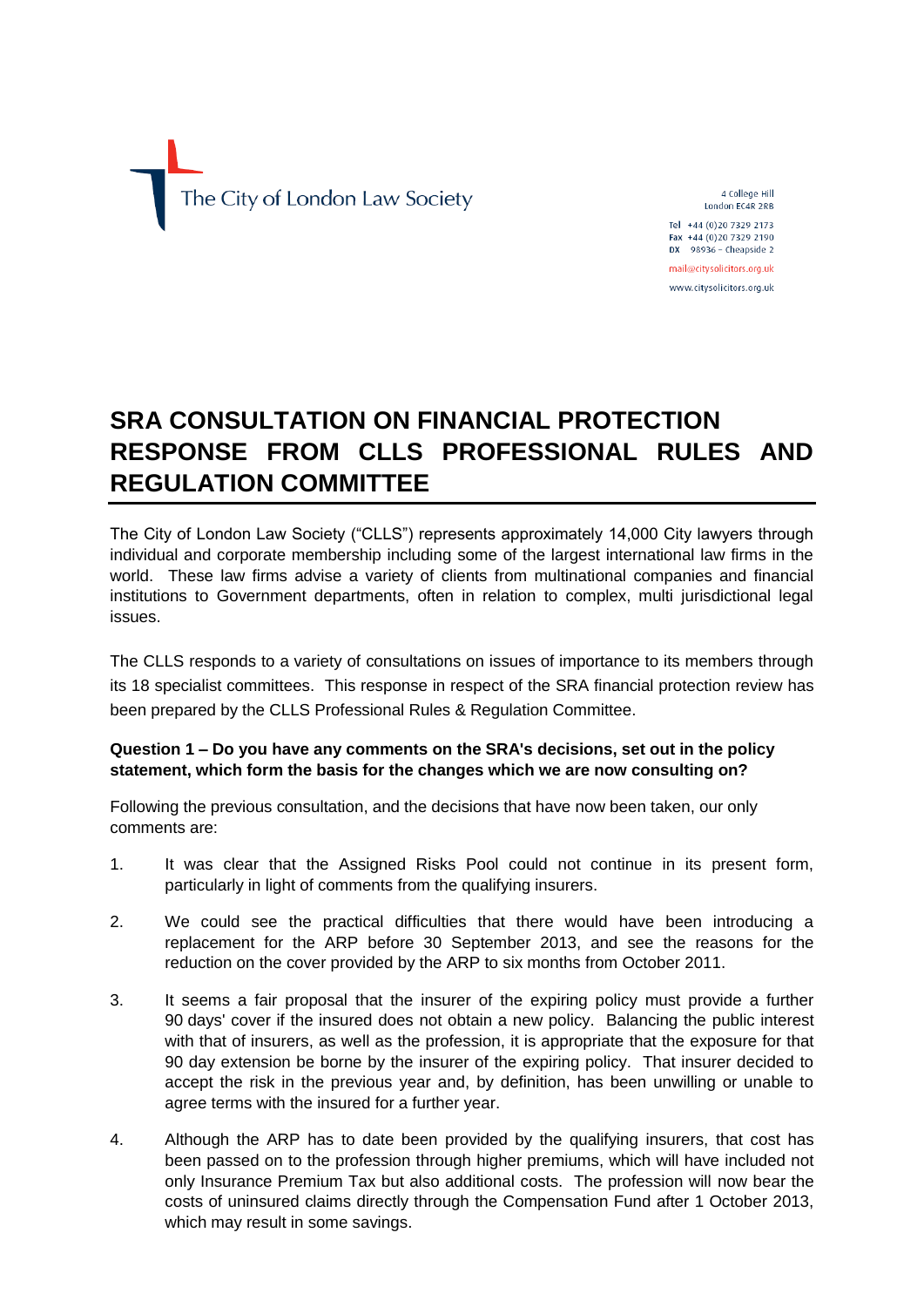5. The proposed funding for the ARP in 2012/13 seems an acceptable balance between the qualifying insurers and the profession, with the first contribution consisting of the sums left in the Solicitors Indemnity Fund.

## **Question 2 – Do you have any comments on changes proposed to the Qualifying Insurers' Agreement and the SRA Indemnity Insurance Rules?**

We have considered the drafting changes proposed for the QIA and SIIR and agree that they will introduce the changes required by the decisions made by the SRA announced in April 2011. On a point of detail, the page numbering for Appendix 2 in the contents page of the SIIR is incorrect. Appendix 2 now starts at page 78, with consequential changes on following pages.

# **Question 3 – Do you have any comments on the changes proposed to the SRA Authorisation Rules?**

We have reviewed the proposed changes and have no comments on them.

# **Question 4 – Do you have any questions on the changes proposed to the SRA Compensation Fund Rules?**

We have reviewed the proposed changes and have no comments on them.

## **Question 5 – Credit Ratings of qualifying insurers**

We agree that it is not for the SRA to require qualifying insurers to possess an independent credit rating and that that is a matter for the Financial Services Authority, in addition to the fact that the SRA does not have the necessary powers or experience. Such a requirement could also be a barrier to entry and therefore reduce competition in the market. However, we agree that the provision of better information by insurers to firms would be likely to reduce risk without damaging competition. We therefore support the amendment proposed to the Qualifying Insurers' Agreement which will require insurers to confirm their credit and/or insurer financial strength rating (if any), or to state that it has none, and to give the identity of the rating agency that has provided the rating.

The proposed drafting, which requires insurers to give such details in the "Details of the Insurer" section, achieves this aim. It also follows, as is proposed, that there should be a requirement to update such information in clause 6.5 of the QIA, where the qualifying insurer must give information about any change in its status within five business days.

#### **Question 6**

# **6.1 – Acceptance periods**

We agree that it is not conducive to the proper operation of the market for insurers to leave quotations open for only a very short period. We would therefore favour the inclusion in the QIA of a requirement that quotations should be kept open for a minimum number of working days and would favour ten as that minimum.

#### **6.2 – Policy cancellation for non-payment of premium or misrepresentation**

We are asked to consider again the question whether the policies should be cancellable for non-payment of premium or for misrepresentation in proposal forms. This is against the background of the SRA having decided in April this year not to change the current arrangements but to reconsider the matter in due course, particularly in the context of the new arrangements being introduced in 2012/2013, including the end of the Assigned Risks Pool. It involves balancing the public interest in having solicitors insured with the interest of the insurers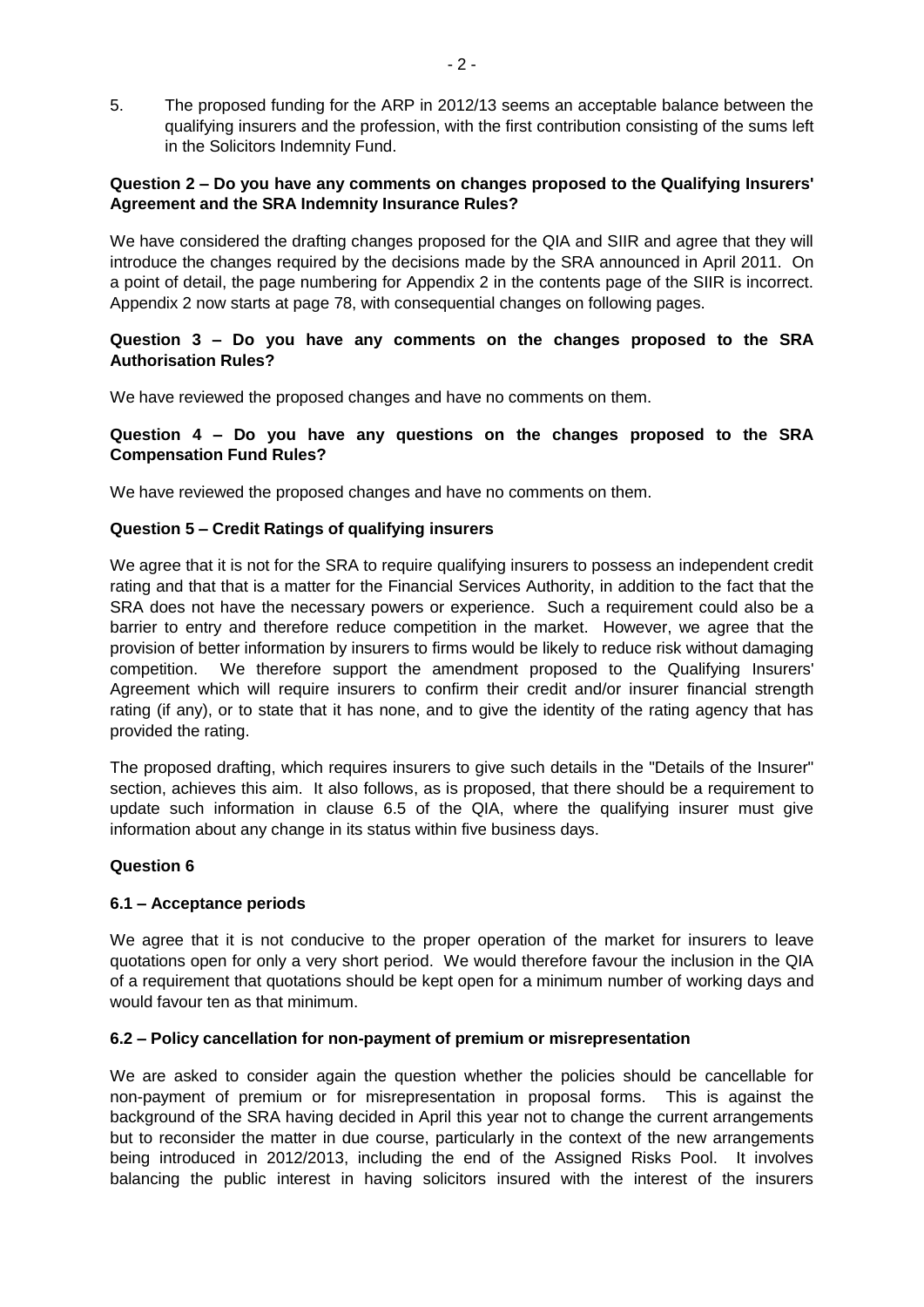themselves in being paid the premium and in having accurate information given to them, as well as the interest of the profession.

Those two interests of insurers can be differentiated and, in our view, that fact points towards different consequences for the different failures by the insured.

The fact that a firm has not paid its insurance premium will be known by the insurers as soon as the due date has passed. Either then, or after a suitable further period, the insured could be told that in accordance with the policy terms, the policy was cancelled for non-payment of the premium. It would follow that (unless other insurance was obtained) the practice would have to cease operation and it might be that run-off cover would be provided under the terms of the previous policy for the short period of the new year before the default in premium payment (It is not clear whether this is contemplated in the proposals).

The fact that there could be no argument about whether the premium had been paid or not and the unfairness of insurers having to carry a risk when they have not received a premium points towards a rule that the policy should be cancellable for non-payment of premium. As an alternative, insurers might insist that the premium should all have been paid before the inception date of the policy. Nevertheless, we do have a concern that to make even one of these changes to the Minimum Terms could open the door to a broader revision of those terms which would be undesirable given the benefits that they confer on both the public and the profession. We would therefore leave it to the discretion of the SRA whether it is worthwhile to pursue this point.

With misrepresentation in the proposal by the insured, the situation is altogether less clear. Such misrepresentation may only become known long after it was made. Indeed it may never become known. When it does become known there is the issue whether it was innocent or otherwise, and the application of the complexities of the law of the duty of good faith and avoidance.

The scope for argument on these issues and the uncertainty caused by it, as well as the drastic consequences for the solicitors, point towards retaining the present situation where the insurers may not cancel the policy for misrepresentation, innocent or otherwise.

John Trotter

6 December 2011

## © CITY OF LONDON LAW SOCIETY 2011.

All rights reserved. This paper has been prepared as part of a consultation process. Its contents should not be taken as legal advice in relation to a particular situation or transaction.